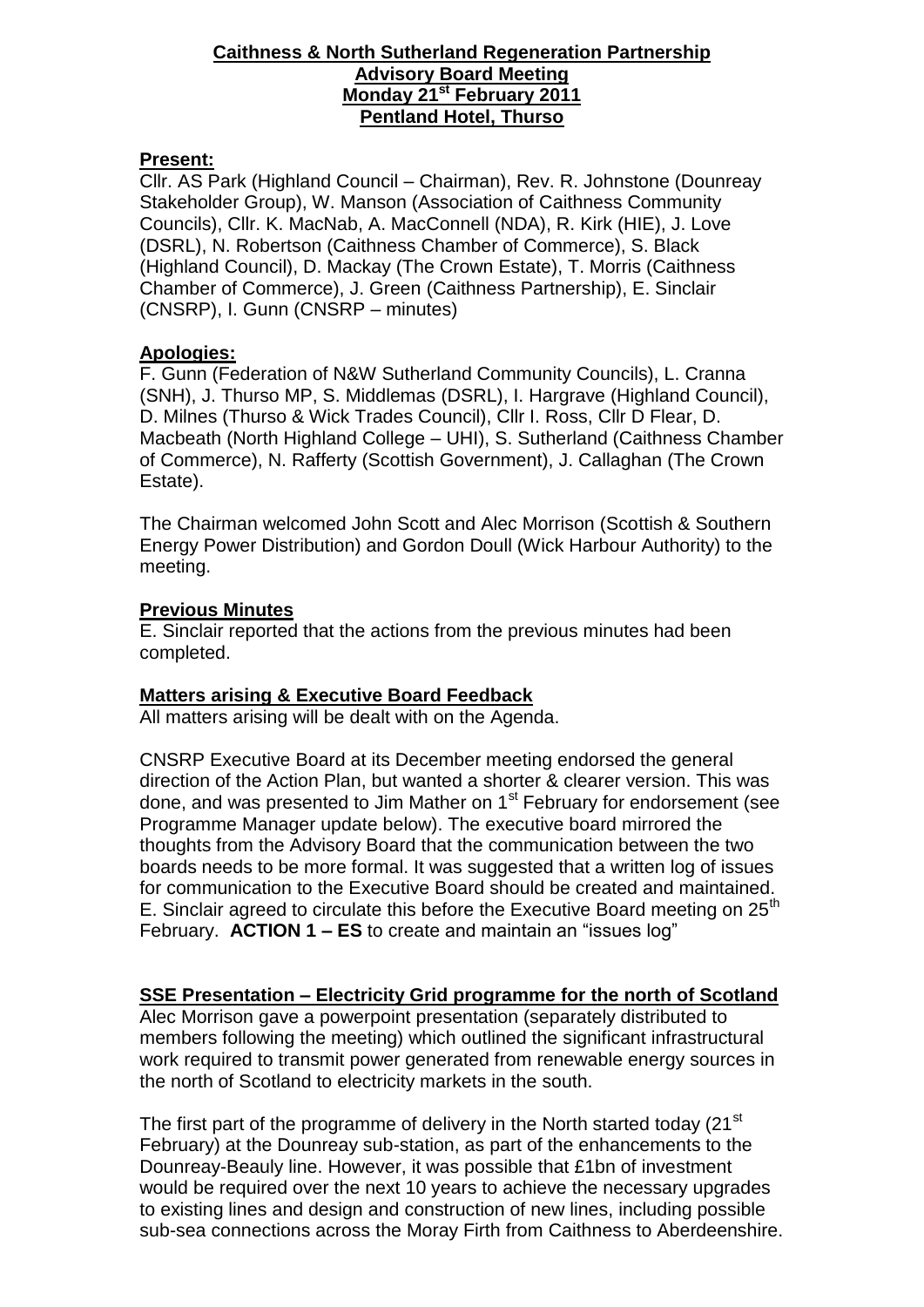Members asked about the transmission charging issue that currently seemed to favour generators nearer to centres of population. It was stated that Ofgem is currently undertaking a review of this system. Renewables generators in the north have so far made 1000MW of grid connection applications, which stimulate infrastructure activity. Planning work for a high-voltage DC converter station at Spittal has been the subject of local consultation over recent months.

It was agreed that the business opportunities arising out of the potential infrastructure work were significant, and given the shortage of skilled workers in the power distribution sector it was felt that greater attention should be given to this.

#### **Wick harbour developments - Gordon Doull, Vice-Chairman, Wick Harbour Authority.**

G. Doull gave an update to members on progress made since the harbour Authority took over the previous harbour trust in 2005.

WHA has taken forward diversification proposals for the harbour. The first of these to be achieved was the Marina, which was opened in 2009 with financial support from the NDA and The Crown Estate. Some 300 visiting yachts used the Marina last year, a rise of 50% on the first year's numbers, delivering onshore economic benefit. The Marina is also part of the newlyestablished Sail North Scotland initiative, offering greater marketing opportunities such as trade show at Gothenburg. HIE is also discussing with Highland Council the possibility of a Masterplan for the harbourfront/ Pulteneytown area, to maximise further onshore economic benefits.

Another opportunity for the harbour is the onshore economic benefits from renewable energy in the Moray and Pentland Firths. The Harbour is approximately 10 miles from both Pentland Firth and the Moray Firth Offshore Wind site. Survey vessels for the Offshore Wind site have already been using the harbour, due to its ideal location. WHA has received financial support from the NDA to commission feasibility work to focus its efforts to capture operations and maintenance work from renewables. The Authority will be represented at the All-Energy Exhibition in Aberdeen in May.

#### **Inward Investment Update – Roy Kirk, Area Manager HIE**

R. Kirk outlined progress on several fronts. Inward investment research had been focusing on 2 areas - targets for oil & gas and renewables, with the aim of attracting target companies to relocate to Caithness and North Sutherland. He said that work has been done by the Chamber to bring about an "inward mission" to Aberdeen to look at its oil & gas market. Progress on pharmaceuticals and home working research has also been made. He expected to be able to move forward with the next phase of approaching key target companies from March onwards. He agreed to provide updated projections on the potential employment opportunities that the inward investment programme might realise. **ACTION 2 – RK** to provide updated projections.

HIE's Caithness Ambassadors programme was commencing, with a meeting of businesspeople working in the Aberdeen area who had connections with Caithness. The objective of the programme is to recruit a number of business people willing to pass on "referrals" to HIE who can then approach regarding the area's attractiveness as a business location. Officials from Scottish Development International were working with HIE on this programme, and it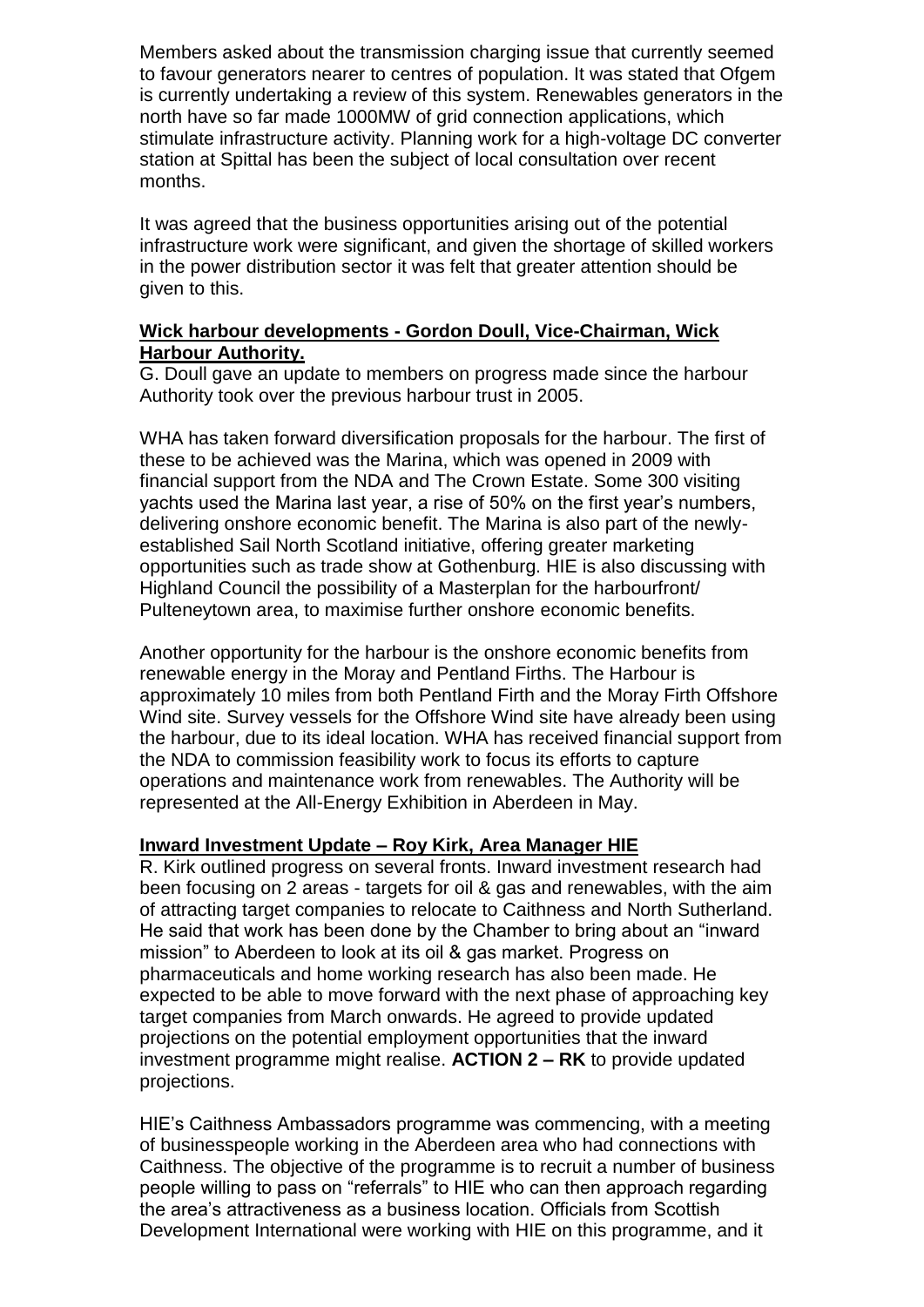was hoped to have a further event in London within the next two months. Those people signed up as Ambassadors could expect an electronic newsletter every 2 months on investment in Caithness.

Cllr Katrina Macnab raised the issue of Wick Tax office. R. Kirk said that an Action Plan had been developed and circulated to Tax office staff, Caithness Wards Manager David Sutherland, Eann Sinclair and John Thurso MP. Work continued to make the case to HMRC for the retention of the skilled staff resource at Wick, but a parallel action was to capture the detail of the skills in the Wick Office, and prepare to market these skills. R. Kirk agreed to give further updates to the next meeting. **ACTION 3 – RK** to update at the next meeting.

### **Programme Manager Update – Eann Sinclair, CNSRP Programme Manager**

E. Sinclair outlined progress since the last meeting, based on the written update report circulated to members in advance of the meeting. He highlighted that the Executive Board members had a very positive meeting at the Scottish Parliament with Jim Mather MSP, Minister for Enterprise, Energy and Tourism. The priorities for the 2011-14 Action Plan were presented to Mr. Mather, and he was able to endorse the focus on energy and business services. Mr Mather also welcomed the publication of the partnership's tenyear vision for the area. A press release was produced after this meeting and was featured in the John O' Groat Journal.

He also presented his proposals to make changes to the way he reported on delivery programme of actions within the Caithness & North Sutherland Action Plan. Future meetings of the Advisory Board would continue to receive a written Programme Manager Update report, but to help clarify progress, a simple "traffic light" colour coding would be used. Cllr K. Macnab welcomed this approach. She also welcomed the updated table showing the number of jobs (new and retained) that had been projected by companies in key sectors during the lifetime of the 2007-10 Action Plan.

T. Morris said that HIE had previously agreed to investigate the economic impact of the new and retained jobs. E. Sinclair said that he was, on behalf of HIE and DSRL, commissioning a study on the economic impact of Dounreay decommissioning. This would provide an update to the study carried out in 2006, where it was found that between 20-23% of local employment was directly or indirectly dependent on Dounreay work. He expected the study to begin in early March, and report by early June.

The members agreed that they were happy for future reports to take this format. E. Sinclair agreed to communicate this to the Executive Board at its meeting on 25<sup>th</sup> February. **ACTION 4 – ES** pass on agreed format to Executive Board.

#### **Member Updates:**

**DSRL** – DSRL, NDA & PBO are working on a partnering agreement, which will strengthen the support the three bodies are able to give to the delivery of the Action plan. DSRL's 2011-12 Socio Economic Plan will be based on the priorities within the Caithness & North Sutherland Action Plan. It was discussed at the DSG's socio-economic subgroup meeting in January, and will be submitted to NDA by the end of March.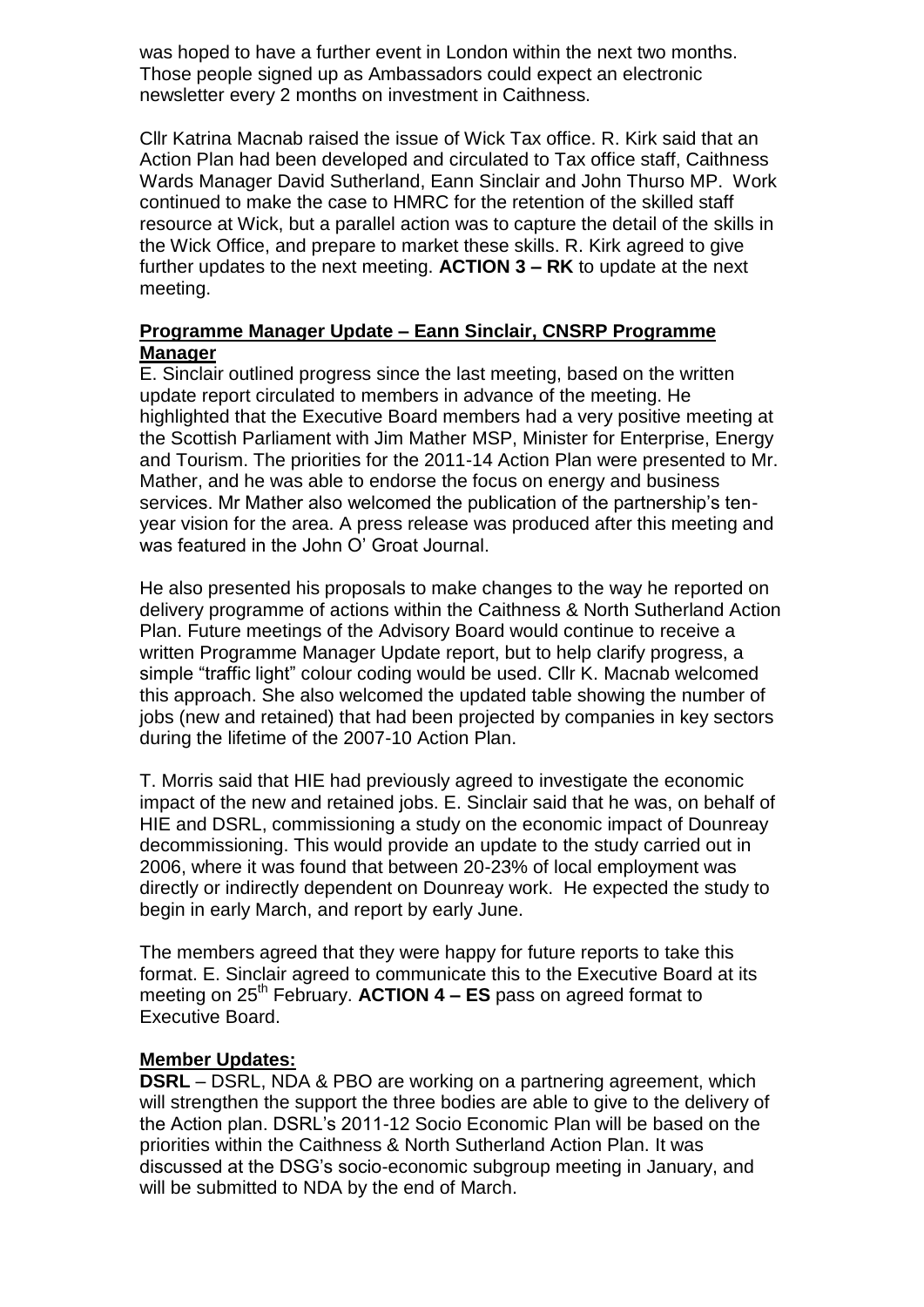**HIE** – further changes to the organisation are expected by the end of March, and like most other public sector bodies HIE faces budgetary pressures. However, as seen in the Programme Manager's update major projects such as the John O'Groats development continue to progress.

**NDA** - staff numbers at NDA's Forss office have reduced from 12 to 6. The PBO Competition is currently in a dialog period. Both bidders are taking the socio-economic element seriously. NDA will this week facilitate a second round of meetings between the Dounreay unions, local stakeholders and the two bid teams. The bidders this time have the chance to reflect back what was presented to them during the first round of meetings in November. NDA funding was being successfully attracted to socio-economic projects in the area (eg. Wick Marina, Scrabster harbour, Skills transition). Discussions continue with HIE on ideas for an energy zone, and on future uses for NDA land at Dounreay.

**Highland Council** – Also having to make significant budget savings. Grounds maintenance staff are being retained within Council in Caithness – the only area of the Council where this is happening. The debate over future schools provision continues to be difficult. Disappointing coverage in the local press. The proposed new Council office in Wick remains on the draft Capital Plan, which is due to be finalised in the coming months. S. Black said that the Highland-wide Development Plan has had 290 positive responses. Also, last week's "onshore visioning" meeting held jointly with HIE, Scottish Government and The Prince's Foundation for the Built Environment at the Castle of Mey was very positive. He felt that the proper approach to forward planning was being taken, and looked forward to Council taking forward elements from the work.

**Assoc. of Caithness Community Councils** – W. Manson said that Community Councils are working to handle the effects of the budget pressures. The future of the Dunbar Hospital in Thurso has become a key issue for community councillors. Halkirk Village Council has approached the Editor of the John O' Groat Journal to complain about lack of coverage given to positive issues at the expense of negative ones.

**DSG** – R. Johnstone said DSG members are also concerned about the effects of budget cuts. He highlighted the meetings regarding the PBO Competition and said DSG appreciated the openness shown from NDA and the two bid teams. He sees increasing numbers of applications for funding from the likes of Council schools to DSRL socio-economic funds and said this might jeopardise funding from community organisations. However, he also highlighted the Thurso West church's policy to use local suppliers even where it could have been cheaper to order from further afield, giving the town a genuine community building.

**Caithness Partnership** – CP is responding to rail & air consultation. CP's Koreen Macdougall has played a major role in developing the Town centre development officer post.

**Caithness Chamber** – T. Morris announced the final element of the "Make The Right Connections" funding - ESF – arrived this morning. MTRC will be a £2.3 million programme for 3 years to transition DSRL staff and the wider supply chain workforce into future employment opportunities through a major skills development initiative. She also welcomed two new members of staff for the Chamber - Nicola Dreaves is starting as Development manager on the  $7<sup>th</sup>$